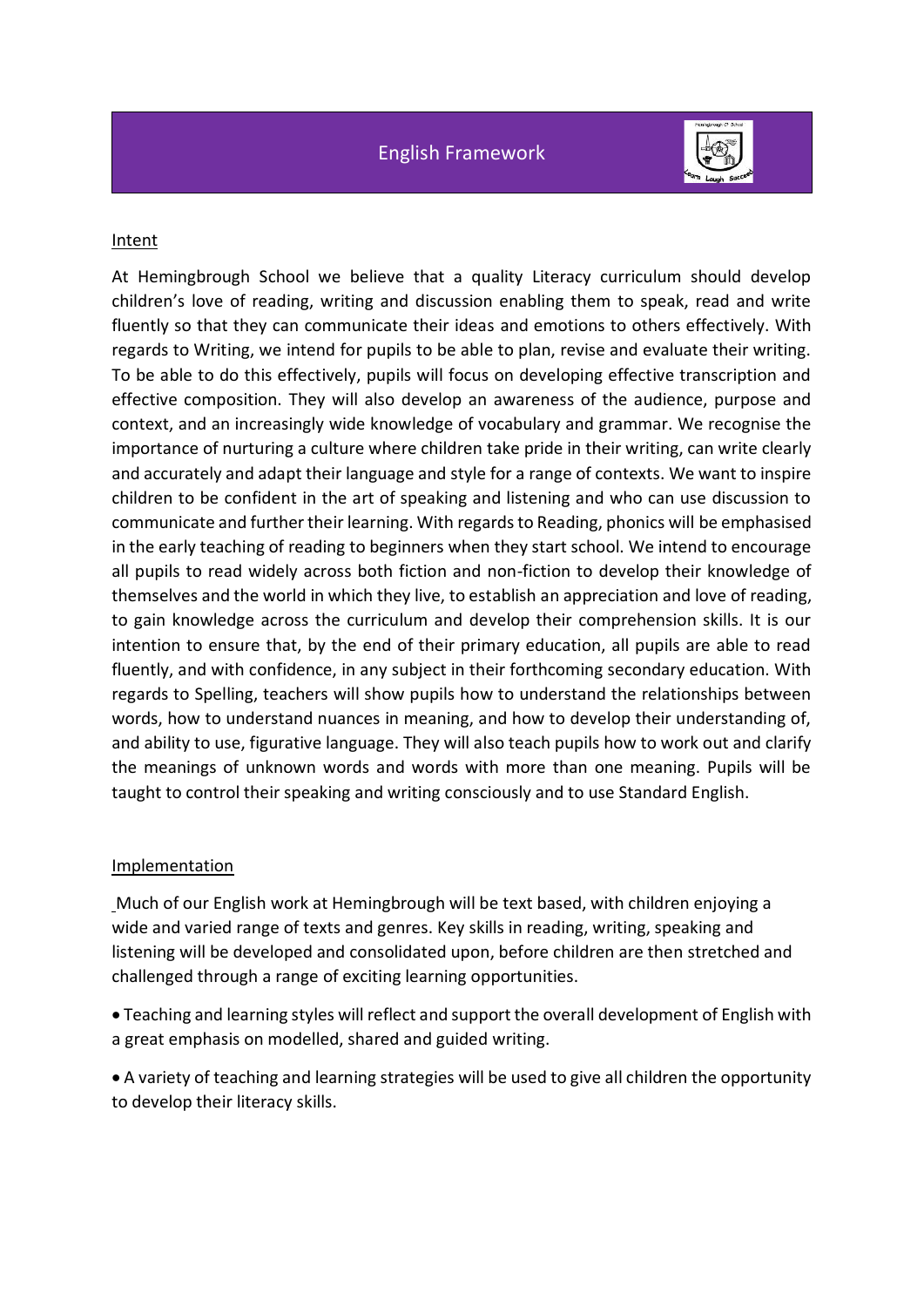• Children will be given a chance to work within a variety of learning situations including: whole class, guided work, independent work, group work, paired work, problem solving, hot seating, discussing, risk taking and investigating.

• Differentiated and challenging activities will be given to support and extend.

• Drama and role play will be used to widen understanding in English and across the curriculum.

• Teaching assistants will be used to support groups and individuals of all abilities.

# **Key areas within English**

## **Phonics**

In order to teach all our pupils to become fluent, confident readers, who have a love of reading; it is paramount that we teach a daily phonics lesson. All pupils within the Early Years Foundation Stage and Key Stage 1 receive phonics teaching in line with Rocket Phonics.

Within Reception and Key Stage 1 a new sound is taught daily using flashcards and some interactive resources. Every lesson also incorporates speed writing of common exception words and high frequency words. Pupils who are making slow progress are identified through formative assessment during lessons and intervention is immediately put into place, alongside the usual phonics teaching. Children are sent home with reading books which are fully decodable and match the sound being taught and as they become much more confident the children will be stretched with 90% decodable to reinforce and consolidate the sounds.

Discrete phonics teaching continues into Key Stage 2, and for as long as necessary, for pupils who require extra support and learning time to focus on securing their phonics knowledge.

We work within all Key Stages to ensure that all pupils who would benefit from extra phonics teaching receive it. Any pupil, who has not reached the expected phonics level by the end of Year 1, as assessed by the national screening check, receives additional phonics intervention within Year 2, so that they can catch up with their peers.

# **Reading**

We aim to foster a love of reading at Hemingbrough and we encourage children to read a wide range of books both at school and at home. All children have access to our wonderful school library which they are able to use to extend their independent reading, as a research tool or just to enjoy a good story. We have high expectations of children and the progression of their reading skills. Therefore, we offer as many opportunities for reading as we can. This may happen in the English lesson or across the curriculum.

# **Whole class reading**

Children are given opportunities to listen to, read, and comment on, books and stories during whole class sessions. This is teacher led and the children interact and respond to differentiated questions, often during English lessons but also across the curriculum. Most classes use shared texts to base their English work around.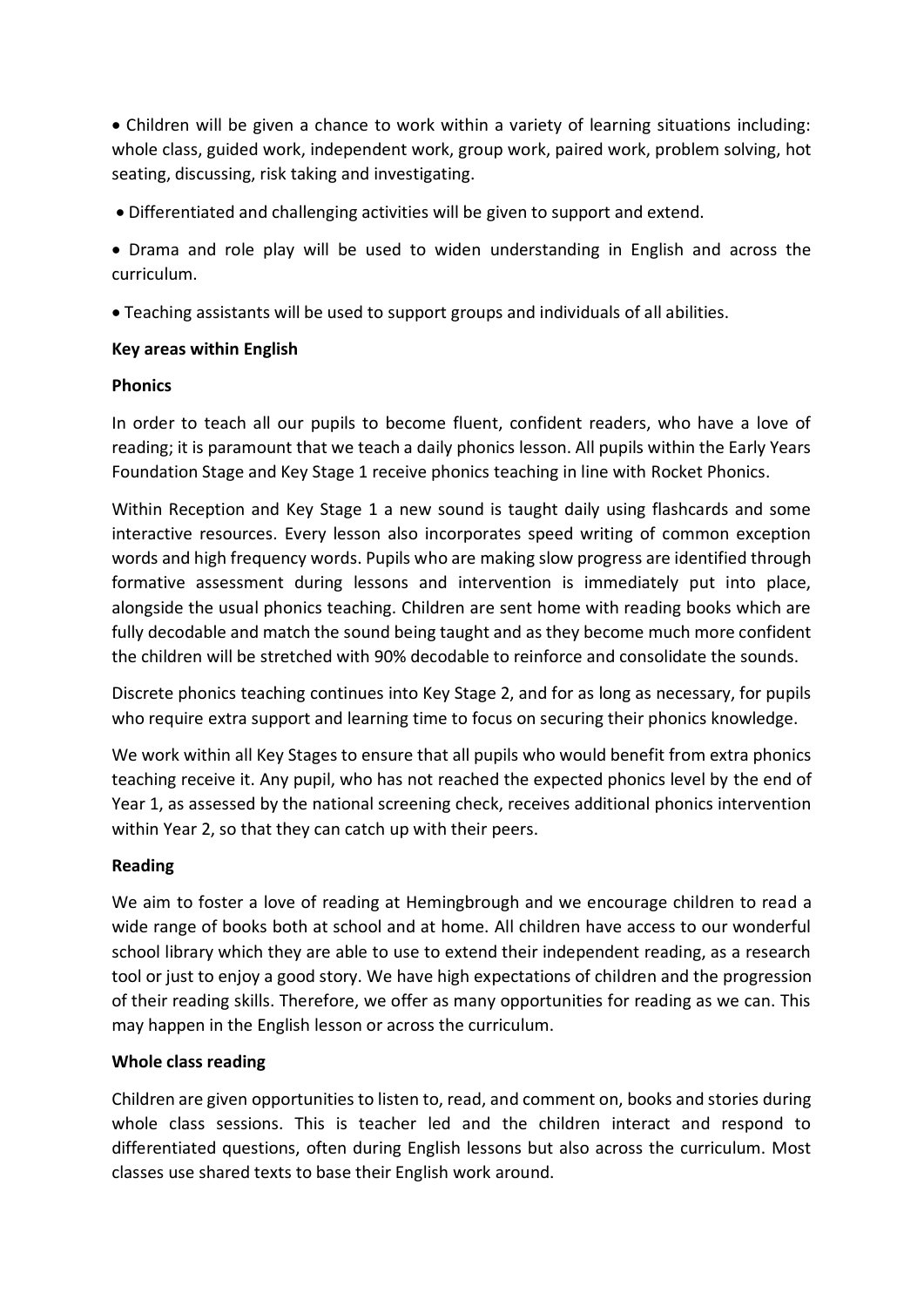# **Shared reading**

During English lessons the children are given a variety of text types as a stimulus for writing. The teacher and children share the text, and the teacher models as an expert reader, drawing out the key elements of the content.

## **Guided reading and Reciprocal Reading**

Guided reading (reading for understanding) takes place regularly in the class, where possible with a text that links to the writing. This allows children to become embedded in a text, which then in turn helps them to make good progress in both their reading and writing. Throughout school Children read in small groups with an adult to apply their phonic knowledge. The Children are grouped based on their current phonic knowledge. Within each session the children will focus on a different aspect of reading. In KS1 there is an emphasis on decoding words, then reading for speed and fluency ensuring they apply their phonic knowledge but slightly quicker. All children throughout school focus on comprehension. In Year 2 and above reading circles is introduced for children to focus on key skills - Vocabulary, Inferring, Predicting, Explaining, Retrieving and summarising or sequencing.

## **Home school Reading**

Home school links are very important in reading and within KS1 and LKS2 children take home books regularly from our extensive resources in school. These reading books are matched to individual children's reading abilities. Children are heard reading frequently across school to support their development. Children share these books with parents/carers at home and also teaching assistants and teachers in school. All children are encouraged to use the online reading scheme Rising Stars and complete the quiz at the end of each book. Children are encouraged to use the school library, bring books in from home or choose from a range of class novels that we have in school. We actively encourage parents/carers to share a good book with their children.

### **Writing**

We aim to foster a love of writing as soon as children enter Hemingbrough Primary. This is achieved through many different teaching and learning strategies.

### **EYFS**

We believe that communication and language, with opportunities to explore reading and writing underpins the future learning of our children. Within our reception class children have access to planned whole class or group writing activities but also many opportunities for child initiated writing activities. These may include the following:

- Opportunities to develop and experience speaking and listening skills
- Experiences that develop fine and gross motor skills through play and mark making activities.
- Sharing and enjoying a range of rhymes, songs, stories and books.
- Immersion in a print rich environment with opportunities for oral language and written communication
- . Whole class shared text activities
- ICT opportunities on PC's, ipad and smartboard.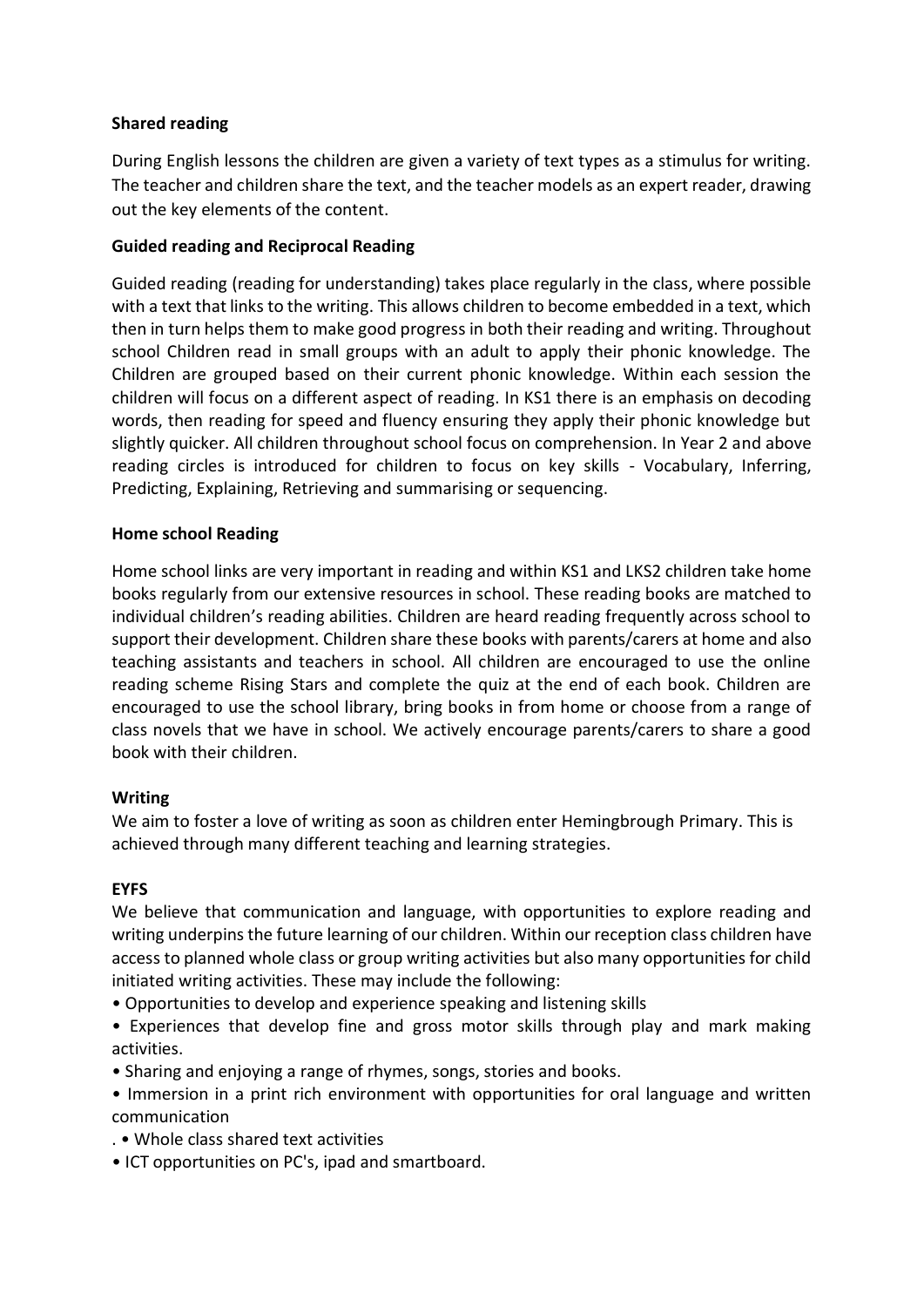• A focus literacy session in the morning with different activities that teach children early communication language and literacy skills. •

A daily phonics session which provides opportunity for children to practise the cursive script. • Literacy integrated throughout the Early Years curriculum

### **Key Stage One**

Clear assessments for the early years teacher allows for a smooth transition into key stage one where children continue to develop their love of writing.

• Explicitly taught and planned English sessions following the guidance and objectives of the statutory English curriculum.

• Planning sequenced lessons to engage the children and aid their learning.

•Extended opportunities for discussion of writing, e.g. role play, pair talk, drama and hot seating to prepare children for the writing process.

• Modelled, shared and guided writing examples.

- Opportunities for children to write for and share their writing with different audiences.
- Songs, rhymes and games to develop English skills.

• Spelling and grammar work building on and deepening key skills across different year groups. In Year One there is a focus on phonics which then develops into spelling rules and strategies by the end of Year Two.

• Text level work using a range of genres and texts which will develop comprehension skills and understanding and enjoyment of books, helping to promote a love of writing.

• ICT work that complements and supports work in English, helping children to develop skills learnt through quality first teaching.

• Immersion in a print rich environment that promotes a reading culture and develops children's oral and written communication. Where possible using examples of the cursive handwriting style which is used in school.

#### **Key Stage Two**

• Explicitly taught and planned sessions following the guidance and objectives of the statutory English curriculum.

• Planning sequence lessons to engage the children and aid their learning.

• Experience of a wide range of genres used in reading and writing.

• Grammar, spelling and punctuation work led by quality texts to develop grammatical awareness and key punctuation skills building on and deepening key skills across different year groups.

• Text level work reading a range of genres to develop comprehension skills and support writing. Also making cross curricular links where possible to help promote sustained composition.

• Spelling and grammar games and activities to familiarise children with key skills.

• Extended independent writing opportunities to apply the skills learnt when writing within different genres. Also the opportunity for children to draft, edit and refine their own work alongside that of others.

• Immersion in a print rich environment that promotes a reading culture. Where possible this should be linked to the cursive style used in school.

• Extended opportunities for discussion of writing, e.g. role play, pair talk, drama and hot seating to prepare children for the writing process.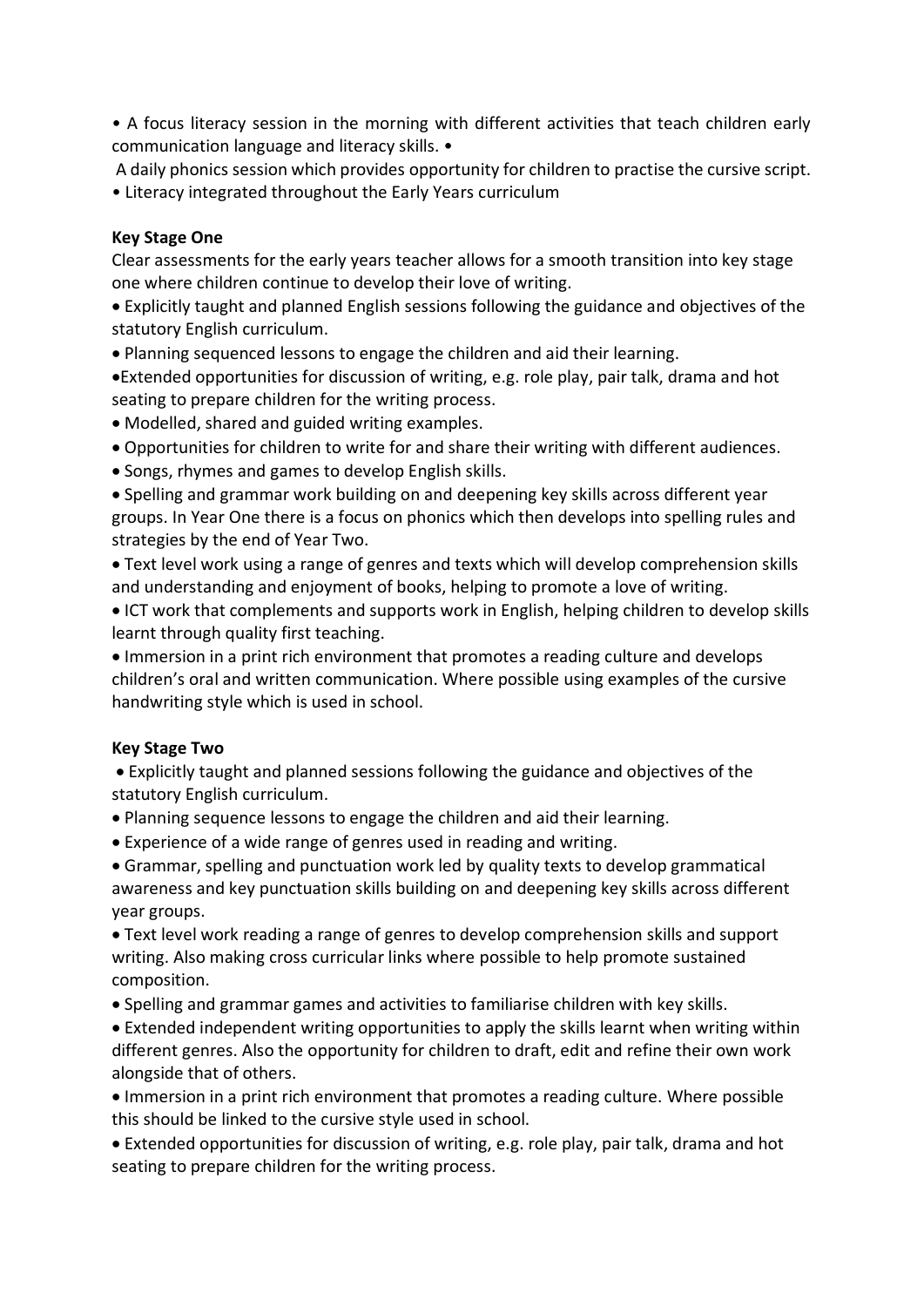• Modelled, shared and guided writing takes place in the classroom.

•Opportunities for children to write for and share their writing with different audiences.

• ICT work that complements and supports work in literacy, helping children to develop skills learnt through quality first teaching.

## **Spelling and Grammar**

## **Spelling**

We belief that foundations in spelling should be put in place from an early age. Within Reception and KS1 the focus is on phonics and children are immersed in the world of phonics (closely linked to their reading) as soon as they enter school. All children within Reception and KS1 access a daily lesson of phonics. The children in Years 1 and 2 also learn the common exception word lists for their year groups. As children move towards the end of KS1 the focus changes from phonics to the learning of spelling rules and strategies. Within Year 2 children are also beginning to learn words from the national curriculum word list. Teachers in Year 2 to 6 use the Read Write Inc Scheme to support their teaching and throughout the week the children complete activities linked to the spelling rule. Children may receive weekly spelling lists or individualised spelling lists to learn at home. Alongside learning spelling rules and strategies Years 3/4 and Years 5/6 are also expected to learn the words lists as stated in the national curriculum. Spelling is important to all children and it is essential that they are given every opportunity to embed key spelling rules so that they are then able to apply them to their own writing.

### **Grammar and Punctuation**

Within the national curriculum grammar and punctuation is a key focus and as such we now teach grammar as an explicit part of the curriculum.

Grammar and punctuation knowledge and skills are taught through English lessons as much as possible. Teachers plan to teach the required skills through the genres of writing that they are teaching, linking it to the genre to make it more connected with the intended writing outcome. Teachers sometimes focus on particular grammar and punctuation skills as standalone lessons, if they feel that the class need additional lessons to embed and develop their understanding or to consolidate skills.

### **Speaking and listening**

Spoken language underpins the development of reading and writing. The quality and variety of language which pupil's hear and speak are vital for developing their vocabulary and grammar and their understanding for reading and writing. Children need opportunities to:

- Talk to others
- Talk with others
- Talk within role play and drama
- Talk about talk

At Hemingbrough we believe children should have the opportunity to access the following:

- Book Talk understanding and responding to what children read or have read to them
- Eliciting and extending responses and encouraging critique of books and writing

• Language development – acquiring new words, ideas and knowledge of the world and having the opportunity to talk about them.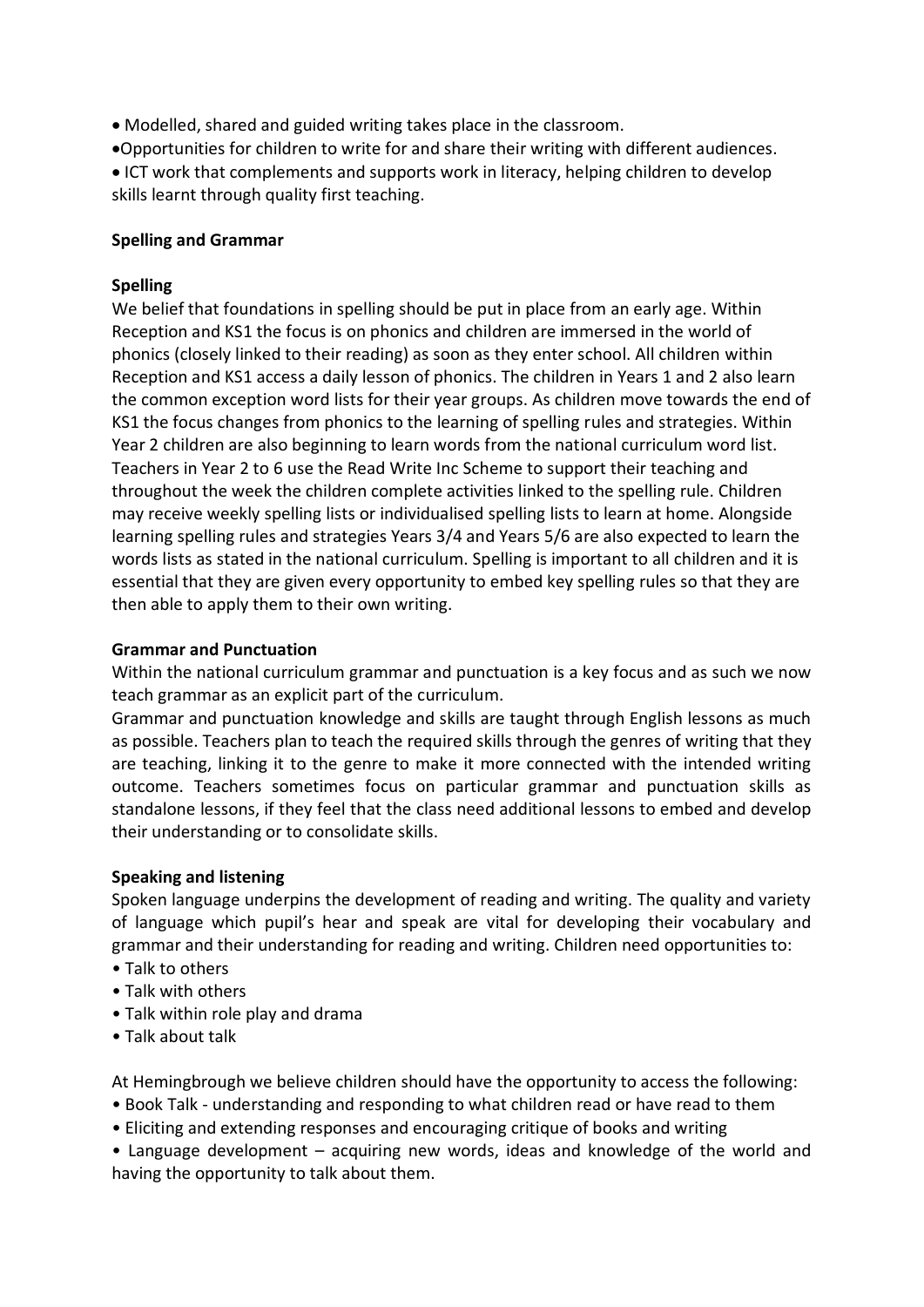• Storytelling – retelling well-known and familiar stories to assimilate the rhythms and patterns of story language

• Story making - creating 'new'stories orally and/or as a preparation and rehearsal for writing

• Talk for Writing - exploring ideas and gathering the content for writing - what to write about. Creating characters and settings, exploring characters' feelings, sequencing and roleplaying the order of events – knowing your story or organising information before writing it down

- Rehearsing what is to be written composing sentences orally and refining them.
- Preparing for and taking part in debates.
- Opportunities to rehearse and learn different texts and present to different audience.
- Opportunities to express thoughts and feelings, such a s during P4C and PSHCE activities.

### **Planning**

English is planned for separately to other subjects. Each unit of work is planned using 'Mapping Text Potential'. The planning enables teaches to plan for all aspects of writing around a book with opportunities for cross-curricular learning.

Skills of progression for phonics, grammar, punctuation and spelling, reading and the different genres of writing are used to ensure developmental learning builds on prior knowledge.

Children with additional entitlements such as SEND, Pupil Premium and More Able and Talented, will be identified in the teacher's planning with appropriate provision in place.

#### Impact

#### Scheme

We don't follow a set scheme of work but throughout school we are influenced by the following approaches Talk 4 Writing, The write Stuff, CLPE and Read Write Respond to support our teaching. F

#### Assessment

Assessment opportunities will take place on a regular basis during lessons to ensure understanding and progression.

Assessments will take place at the end of each topic against the learning objectives. Teacher will establish whether children are working at the expected level.

PiRA Progress Tests are undertaken each term. The results are analysed and used to identify gaps in children's knowledge, which in turn informs the future planning. They are also used to monitor progress in reading.

### Provision for Inclusion

We aim to provide for all children so that they achieve as highly as they can in English according to their individual abilities. We will identify which pupils or groups of pupils are under-achieving and take steps to improve their progress in order to close the gap. This will be done in discussion with the class teacher at pupil progress meetings. This information will then be shared with the SLT, SENCO and parents if required. More able children will be identified, and suitable learning challenges provided to deepen and strengthen their skills in English. Hemingbrough has high expectations for every child, whatever their background or circumstances. Children learn and thrive when they are healthy, safe and engaged. In order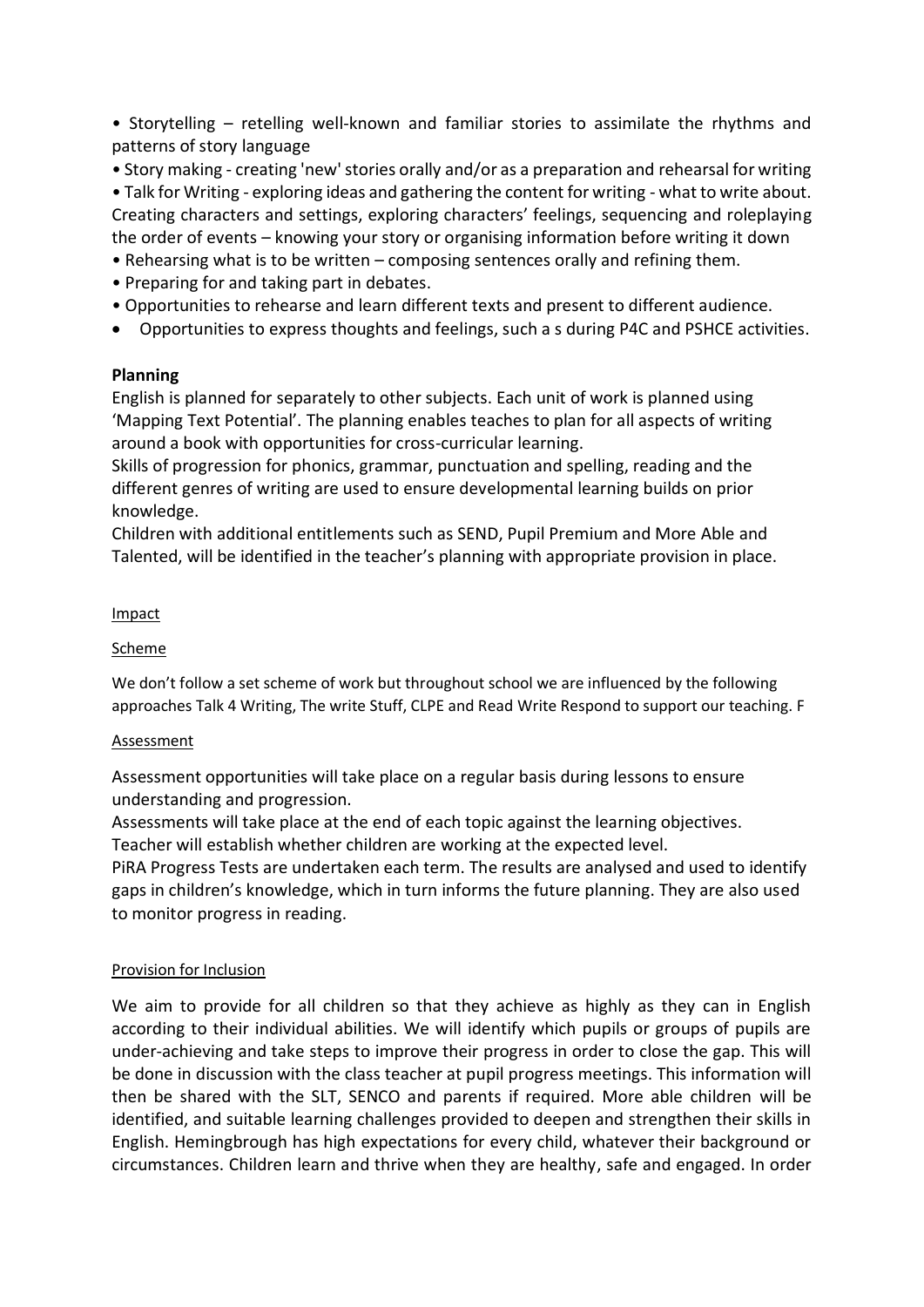to engage all children, cultural diversity, home languages, gender and religious beliefs are all celebrated. Our curriculum includes a wide range of texts and other resources which represent the diversity and backgrounds of different children. We recognise that parents play a large part in the education of their children. At Hemingbrough Primary School parents and staff work together in partnership to encourage the qualities, attitudes, knowledge, understanding and competences which are necessary to equip children for adult life.

#### Health and Safety/Safeguarding

Health and Safety issues in English include the safe teaching of appropriate procedures when dealing with e.g. overhead projectors, tape recorders etc. The children are taught to be aware of their own and others' safety. Children also learn about e.g. what constitutes appropriate reading material. They are expected to display appropriate behaviour at all times.

#### SMSC

The Cultural child – English supports the cultural development of child by exposing them to a wide range of written and spoken language from a range of cultures.

The social child- English supports social [development](http://www.riversideprimary.org.uk/the-social-child-english-supports-social-developme/) by helping children to understand how written and spoken language has changed over time and also social attitudes to [language.](http://www.riversideprimary.org.uk/the-social-child-english-supports-social-developme/)

The Moral Child- English supports moral development by encouraging children to look, discuss and evaluate a range of social and moral issue found in genres.

The Spiritual Child - English supports spiritual [development](http://www.riversideprimary.org.uk/the-spiritual-child-english-supports-spiritual-dev/) by engaging children with poetry, fiction and drama. [Exploring](http://www.riversideprimary.org.uk/the-spiritual-child-english-supports-spiritual-dev/) feelings and values found in a wide range of genres.

At Hemingbrough Primary School, children benefit from a flexible curriculum that builds on what they understand and know already. We believe that exposure, not only to culture but also to situations in which the children might not have previous experiences of, is of paramount importance to their ongoing successes.

Gradually widening children's experiences as they progress through school is an important step in providing rich and engaging learning across the curriculum. We plan carefully for children to have progressively richer experiences in EYFS and beyond. These include trips to the local park, shops and visits to places of worship, museums, sports and music venues just to name a few.

#### British Values

British Values are actively practised at Hemingbrough CP School.

#### **Democracy**

Children have many opportunities for their voices to be heard through regular discussions with subject leaders and school council. Council members are voted for by their peers. We also hold mock 'general' elections when appropriate in order that children gain further first-hand experience of the electoral process.

'Lolly sticks' are used across school to ensure all children have equal opportunities to 'have their say' and children are encouraged to express their own views in lesson.